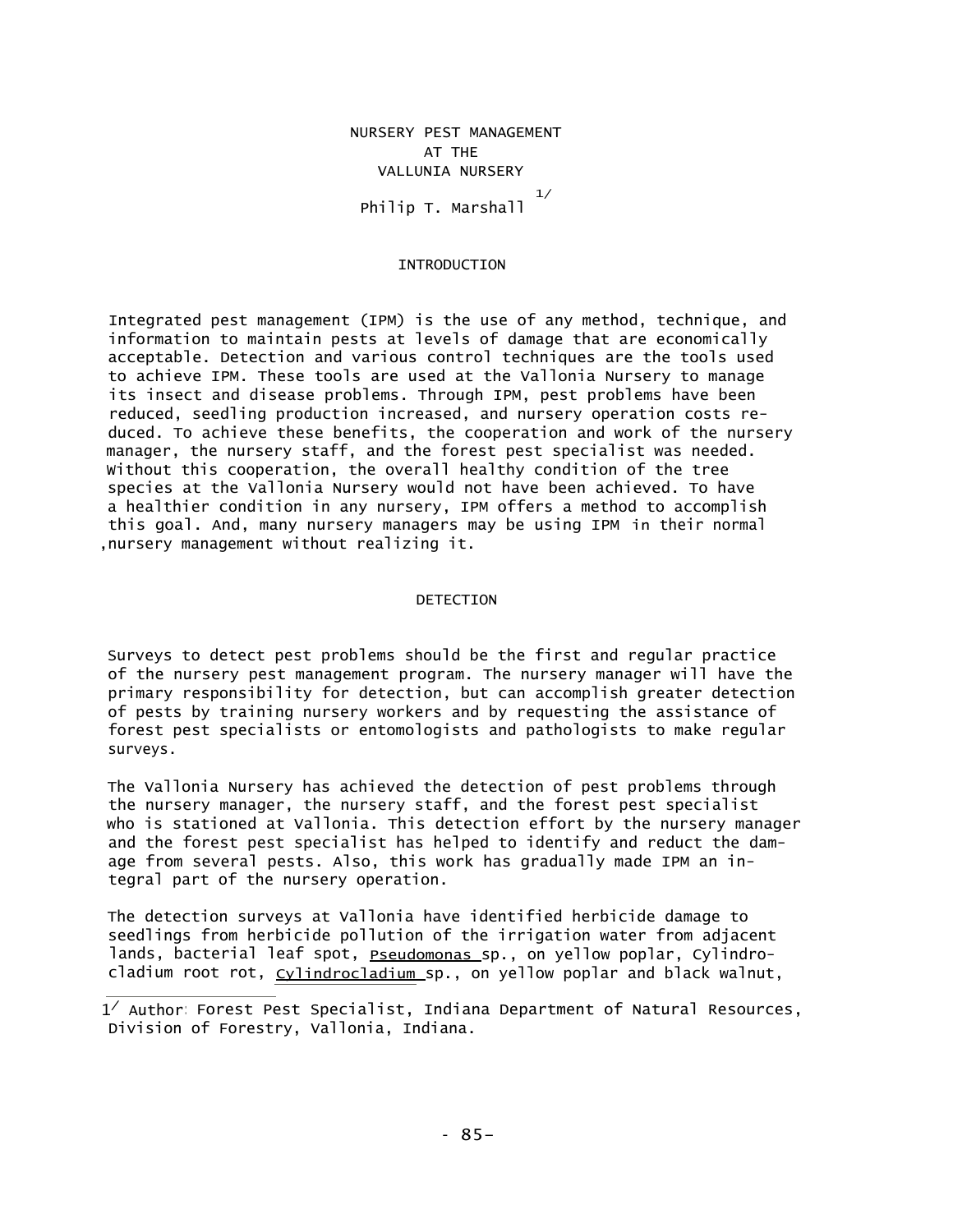and European corn borer, Ostrinia nubilalis, infesting sycamore, to name a few. By identifying these pests and other pests, preparations can be made to implement management techniques now and in the future.

# PEST MANAGEMENT TECHNIQUES (CONTROL)

Detection surveys in past years have recorded many pest problems at Vallonia (nursery pests) and also recorded the location of these problems in the nursery. This basic information has been used to develop management techniques. The techniques employed at Vallonis involve preventative, cultural, and biological, and chemical practices.

Preventative practices should be the first pest management technique used for any pest. However, at Vallonia prevention is only a small part of the pest management program. Quarantine is a tool used in prevention and is implemented at Vallonia by removing dirt from equipment before going from an infected area to a noninfected area. Preventative measures employed at Vallonia are primarily education on various pests and the use of past pest problems to anticipate future problems.

Biological agents, also, are not a major aspect of pest management at Vallonia. However, some use of non-host cover crops has been employed to prevent build up of Cylindrocladium root rot. The primary purpose of cover crops at Vallonia is to improve soil conditions. This cultural practice provides a degree of pest management through changes in soil fertility. Cooperation with the U.S. Forest Service in the national evaluation of the mycorrhizal fungus, **Pisolithus tinctorius,** will provide pest management benefits from the pathological control that this mycorrhizal fungus provides the root system.

Cultural and chemical practices are the main practices used to achieve pest management at Vallonia. These practices are employed together or separately to control most of the pest problems. An example of chemical and cultural practices at Vallonia is the management of Phytophthora root rot on black walnut and *Cylindrocladium* root rot on yellow poplar. For both diseases, chemical control using methyl bromide fumigation and seed treatment of black walnut with Captan is the initial step in the management. Past detection and observation have identified areas in the nursery where the diseases are more troublesome. This information is used in the cultural practice of rotation, the second step in the management of Phytophthora and Cylindrocladium. The problem areas are not planted to black walnut and yellow poplar as often as in past practices. For Phytophthora root rot to black walnut, observations revealed that damage increased in the healing-in bed over the winter; however, the seedlings left in the nursery bed over the winter did not have an increase in infection. This observation led to change in nursery practice. Fall-lifting black walnut was limited to a small amount and limited to beds of least infection. Education of graders and root dips in Captan also helped to reduce damage in these fall-lifted trees. From this success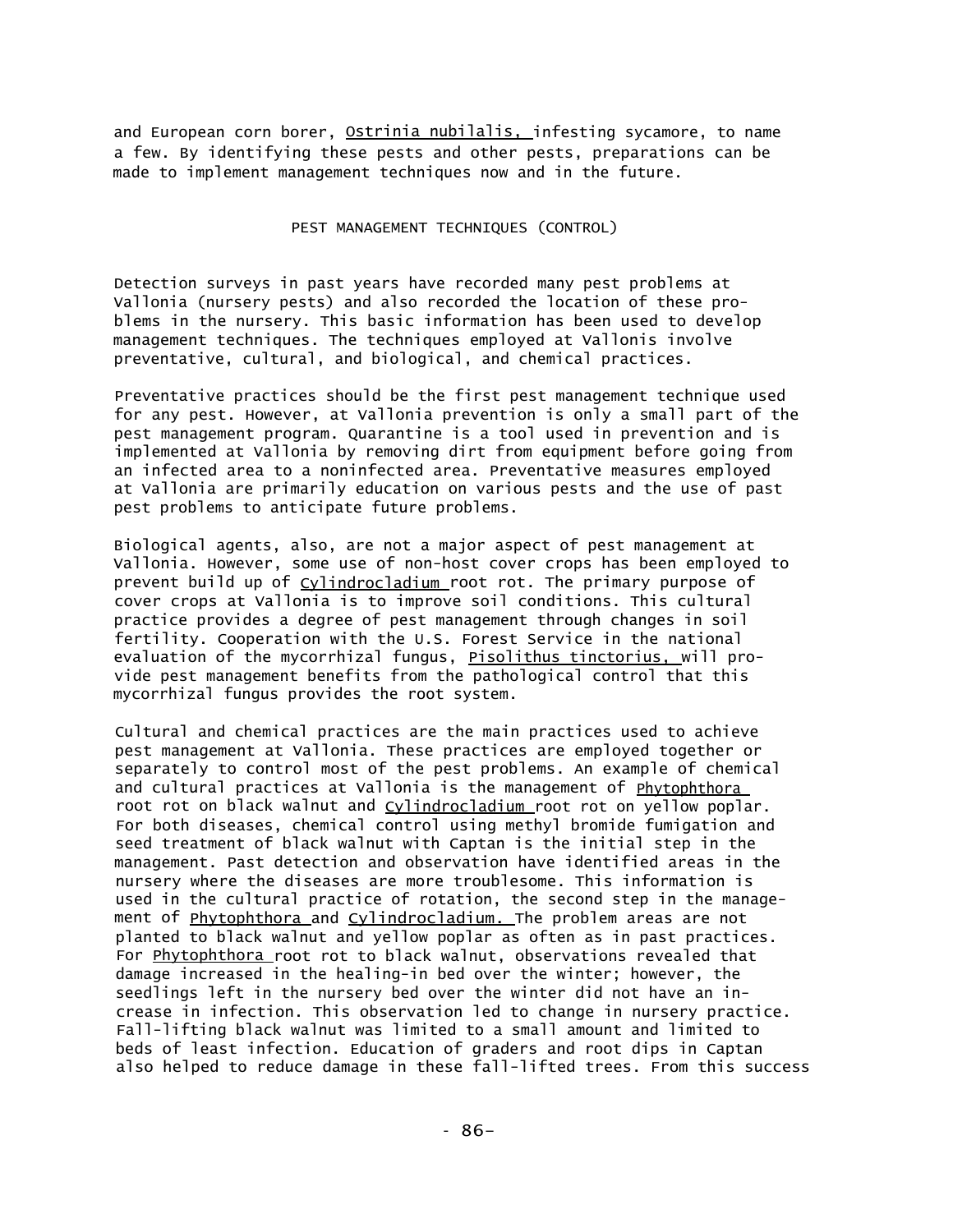with black walnut seedlings in the nursery beds as is possible and continuing to cooperate with Purdue University, Department of Plant Pathology in the testing of fungicides for root dips.

Sanitation is another cultural practice used. When seedlings are lifted, all seedlings and as much of the root system is removed from the nursery beds. This removes sources of disease inoculum from the nursery beds. Recently, sanitation measures were recognized as a part of the management of **Diplodia pinea** infection of scotch and red pine seedlings located in nursery beds adjacent to a red pine windbreak. Infection resulted from red pine needles blowing on these beds. Recognizing the disease in the windbreak and realizing infection could spread to the seedlings occurred too late. With this early detection wind-blown needles could have been removed, infected windbreak trees pruned, and fungicides applied to the seedlings at the time infection occurred. Thus, the tools of detection, cultural sanitation, and chemical controls could have been integrated for the management of this disease.

# NURSERY PESTS

IPM has helped to manage some of the following pests present at Vallonia before 1979.

| HOST_                | PEST_                                                                                                                                                                    |
|----------------------|--------------------------------------------------------------------------------------------------------------------------------------------------------------------------|
| Black walnut         | Phytophthora root rot, Phytophthora sp.,<br>Cylindrocladium root rot, Cylindrocladium sp.,<br>Anthracnose, Gnomonia leptostyla<br>Walnut caterpillar, Datana integerrima |
| Yellow poplar        | Cylindrocladium root rot, Cylindrocladium sp.,<br>Bacterial leaf spot, Pseudomonas sp.,                                                                                  |
| European black alder | Stem canker, Phoma sp.,<br>Leaf spot, unknown                                                                                                                            |
| Sycamore             | Anthracnose, Gnomonia platani<br>European corn borer, <u>Ostrinia Nubilalis</u>                                                                                          |
| Ash                  | Leaf spot, Mycosphaerella effigurata                                                                                                                                     |
| Washington hawthorne | Stem cnaker, unknown                                                                                                                                                     |
| Red pine             | Diplodia root collar rot, Diplodia pinea                                                                                                                                 |
| Scotch pine          | Diplodia root collar rot, Diplodia pinea<br>Seedling chlorosis, Pestalotia funera<br>Red-headed pine sawfly, Neodiprion lecontei<br>Powdery mildew, unknown              |